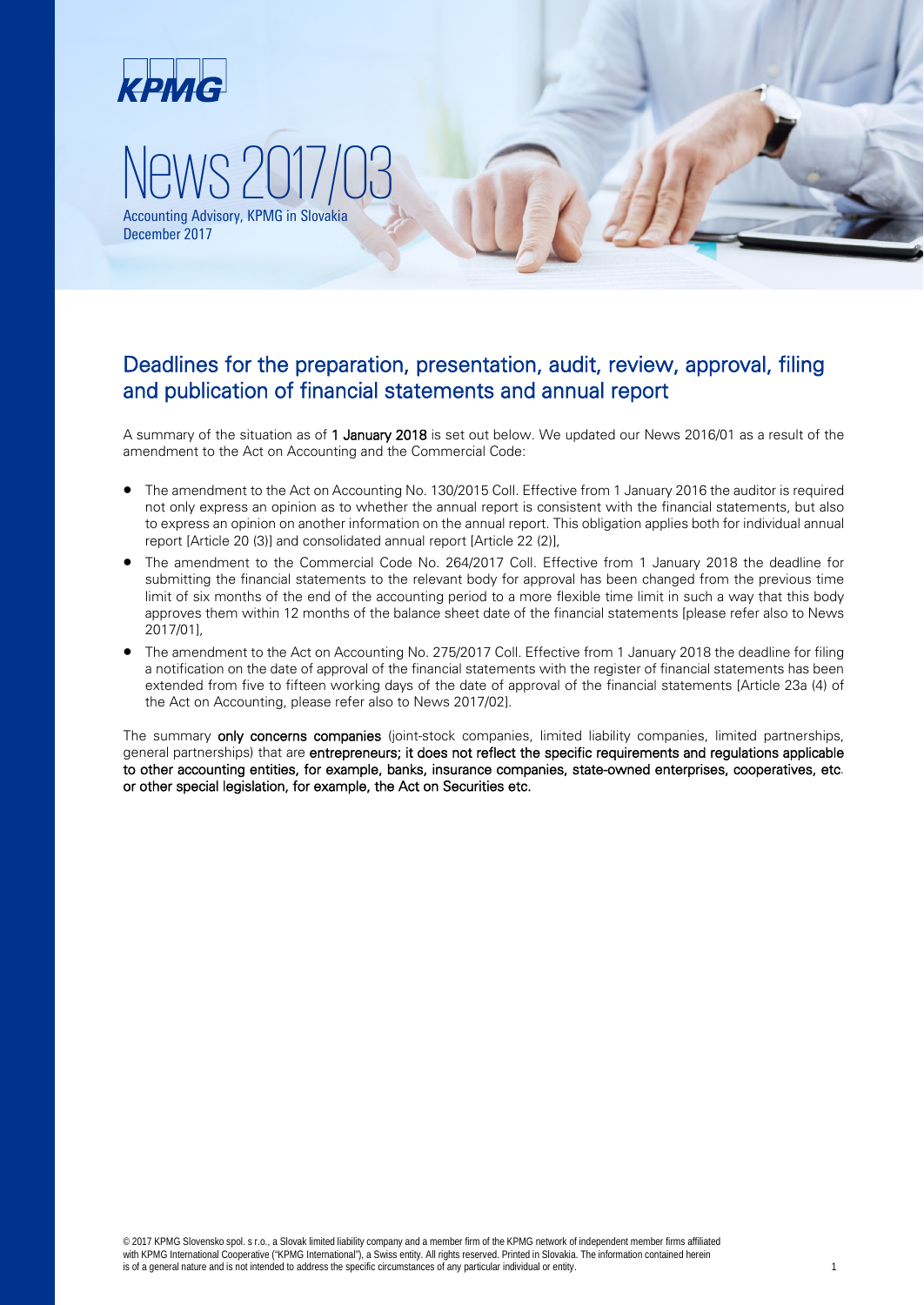

| Individual<br>financial statements                                                                                                                                                                                                                                                                                                                                                                                                                                                                                                                                                                                                                                                                                                                                                                                                                                                                                                                                                                                                                                                                                                                                                                                                                             | Individual<br>annual report                                                                                                                                                                                                                                                                                                                                                                                                                                                                                                                                                                                                                                                                                                                                                                                         | Consolidated<br>financial statements                                                                                                                                                                                                                                                                                                            | Consolidated<br>annual report                                                                                                                                                                                                                                                                                                                                                                                                                                                                                                                                                                                                                                                           |
|----------------------------------------------------------------------------------------------------------------------------------------------------------------------------------------------------------------------------------------------------------------------------------------------------------------------------------------------------------------------------------------------------------------------------------------------------------------------------------------------------------------------------------------------------------------------------------------------------------------------------------------------------------------------------------------------------------------------------------------------------------------------------------------------------------------------------------------------------------------------------------------------------------------------------------------------------------------------------------------------------------------------------------------------------------------------------------------------------------------------------------------------------------------------------------------------------------------------------------------------------------------|---------------------------------------------------------------------------------------------------------------------------------------------------------------------------------------------------------------------------------------------------------------------------------------------------------------------------------------------------------------------------------------------------------------------------------------------------------------------------------------------------------------------------------------------------------------------------------------------------------------------------------------------------------------------------------------------------------------------------------------------------------------------------------------------------------------------|-------------------------------------------------------------------------------------------------------------------------------------------------------------------------------------------------------------------------------------------------------------------------------------------------------------------------------------------------|-----------------------------------------------------------------------------------------------------------------------------------------------------------------------------------------------------------------------------------------------------------------------------------------------------------------------------------------------------------------------------------------------------------------------------------------------------------------------------------------------------------------------------------------------------------------------------------------------------------------------------------------------------------------------------------------|
| Preparation                                                                                                                                                                                                                                                                                                                                                                                                                                                                                                                                                                                                                                                                                                                                                                                                                                                                                                                                                                                                                                                                                                                                                                                                                                                    |                                                                                                                                                                                                                                                                                                                                                                                                                                                                                                                                                                                                                                                                                                                                                                                                                     |                                                                                                                                                                                                                                                                                                                                                 |                                                                                                                                                                                                                                                                                                                                                                                                                                                                                                                                                                                                                                                                                         |
| All accounting entities are<br>required to prepare individual<br>financial statements.                                                                                                                                                                                                                                                                                                                                                                                                                                                                                                                                                                                                                                                                                                                                                                                                                                                                                                                                                                                                                                                                                                                                                                         | An accounting entity that must<br>have its financial statements<br>audited by an auditor (Article 20<br>(1) of Act on Accounting) is<br>required to prepare an<br>individual annual report, except<br>for:<br>$\bullet$<br>branch of a foreign bank;<br>$\bullet$<br>branch of a foreign<br>administration company;<br>$\bullet$<br>branch of an insurance<br>company from another<br>Member State:<br>$\bullet$<br>branch of a foreign<br>insurance company;<br>$\bullet$<br>branch of a foreign<br>reinsurance company from<br>another Member State;<br>$\bullet$<br>branch of a foreign<br>reinsurance company;<br>$\bullet$<br>branch of a foreign<br>security trader.                                                                                                                                          | A parent company is required<br>to prepare consolidated<br>financial statements.<br>The obligation to prepare<br>consolidated financial<br>statements and the exemption<br>from the obligation to prepare<br>consolidated financial<br>statements are stated in Article<br>22 of the Act on Accounting.                                         | An accounting entity that is<br>required to prepare<br>consolidated financial<br>statements is required to<br>prepare a consolidated annual<br>report (Article 22 (2) of the Act<br>on Accounting).<br>A parent accounting entity has<br>the possibility of preparing:<br>$\bullet$<br>two annual reports -<br>individual and<br>consolidated, or<br>$\bullet$<br>only one annual report,<br>which must contain<br>information that would<br>otherwise be included in<br>an individual and<br>consolidated annual<br>report.<br>The amendment to the Act on<br>Accounting No. 275/2017 Coll.<br>provides that a single annual<br>report will be titled<br>"Consolidated Annual Report." |
| Deadline for preparation<br>Within six months of the<br>balance sheet date, unless<br>special legislation provides<br>otherwise; financial statements<br>are considered to be prepared<br>when they are signed (Article<br>17 (5) of the Act on<br>Accounting).<br>The special legislation is, for<br>example, Act No. 595/2003<br>Coll. on Income Tax, which<br>stipulates a time limit of up to<br>three calendar months<br>following the end of the<br>taxation period, unless provided<br>otherwise; for example, in the<br>case of extension of the<br>deadline for filing a tax return<br>(Article 49 (2) and (3)).<br>Act on Income Tax (Article 49<br>(11): For the purpose of filing a<br>tax return, a tax liable entity is<br>required to prepare financial<br>statements as of the end of the<br>taxation period according to this<br>Act and file them according to<br>special legislation (the special<br>legislation being Act<br>No. 431/2002 Coll. on<br>Accounting) within<br>the deadline for filing the tax<br>return; filing means filing in the<br>Register of Financial<br>Statements), unless special<br>legislation provides otherwise<br>(reference to Article 34 of Act<br>No. 429/2002 Coll. on the Stock<br>Exchange as amended). | Deadline for preparation<br>The deadline results from<br>Article 135 (2) of the<br>Commercial Code (for limited<br>liability companies) and Article<br>192 (2) of the Commercial Code<br>(for joint stock companies),<br>according to which directors<br>(limited liability companies) and<br>the board of directors (joint<br>stock companies) are required<br>to submit the annual report,<br>together with ordinary financial<br>statements or extraordinary<br>financial statements, to the<br>general meeting for discussion.<br>The financial statements shall<br>be submitted to the general<br>meeting for approval in such a<br>way that the general meeting<br>approves them within 12<br>months of the balance sheet<br>date of the financial<br>statements. (Article 40 (1) of<br>the Commercial Code). | Deadline for preparation<br>The deadline is set indirectly, as<br>the deadline for filing<br>consolidated financial<br>statements and a consolidated<br>annual report in the Register of<br>Financial Statements, namely<br>within one year of the end of<br>the accounting period (Article<br>23a (3) of the Act on<br>Accounting), see below. | Deadline for preparation<br>The deadline is set indirectly, as<br>the deadline for filing<br>consolidated financial<br>statements and a consolidated<br>annual report in the Register of<br>Financial Statements, namely<br>within one year of the end of<br>the accounting period (Article<br>23a (3) of the Act on<br>Accounting), see below.                                                                                                                                                                                                                                                                                                                                         |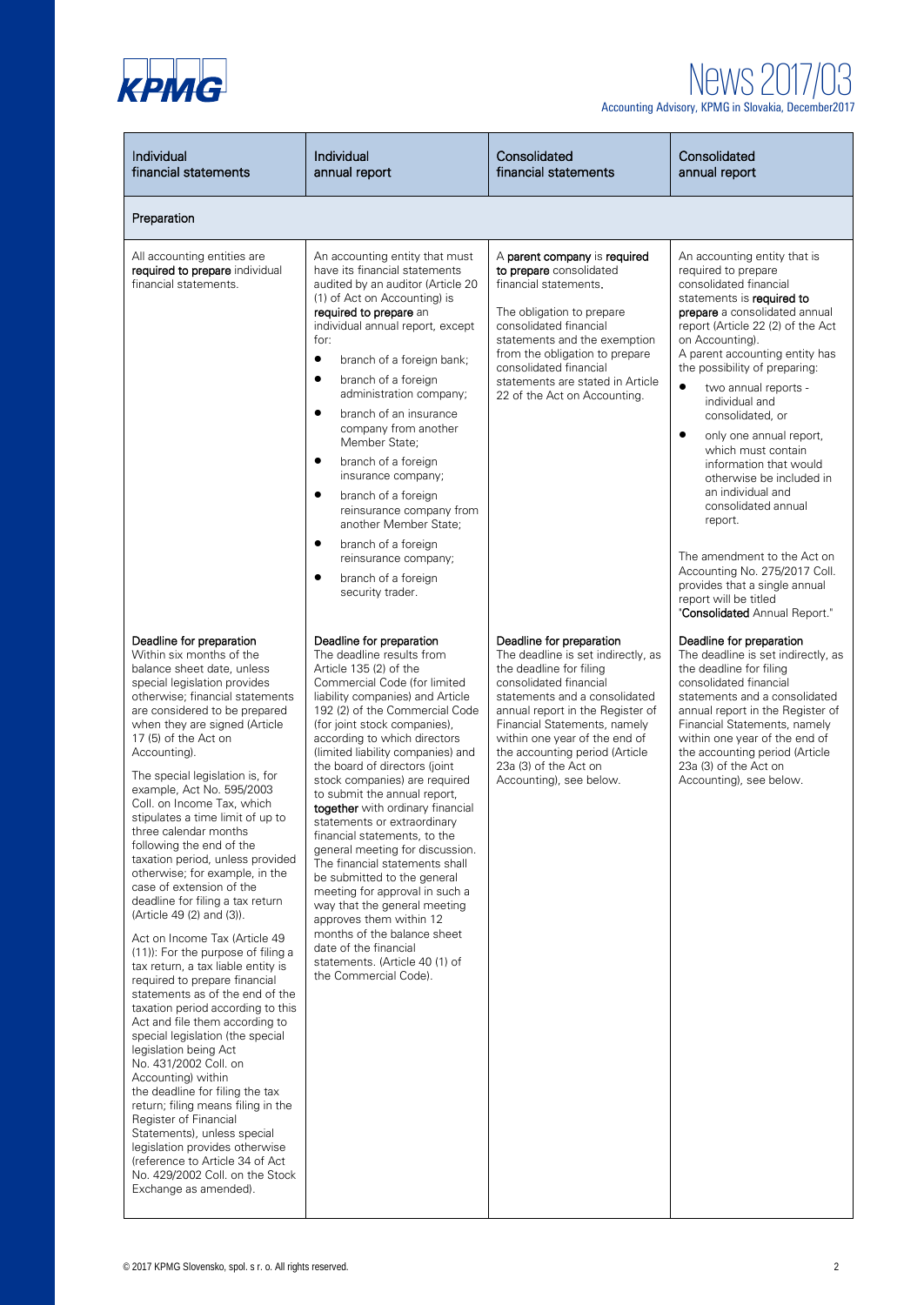

## News2017/03 Accounting Advisory, KPMG in Slovakia, December2017

| Individual<br>financial statements                                                                                                                                                                                                                                                                                                                                                                                                                                                                                                                                                                                                                                                                                                                                                                                                                                                                                                                                                                                                                                                                                                                                                                                                                                                                                                                                                                                                                                                                                                                                                                                                                                                                                                                                                                                                            | Individual<br>annual report                                                                                                                                                                                                                                                                                                                                                                                                                                                                                                                                                                                                                                                                                                                                                                                                                                                                                                                                                                                                                                                                                                                                                                                                                                                                                  | Consolidated<br>financial statements                                                                                                                                                                                                                                                                                                                                                                                                                                                                                                                                                                                                                                                                                                                                                                                                                                                                                                                                                                           | Consolidated<br>annual report                                                                                                                                                                                                                                                                                                                                                                                                                                                                                                                                                                                                                                                                                                                                                                                                                                                      |
|-----------------------------------------------------------------------------------------------------------------------------------------------------------------------------------------------------------------------------------------------------------------------------------------------------------------------------------------------------------------------------------------------------------------------------------------------------------------------------------------------------------------------------------------------------------------------------------------------------------------------------------------------------------------------------------------------------------------------------------------------------------------------------------------------------------------------------------------------------------------------------------------------------------------------------------------------------------------------------------------------------------------------------------------------------------------------------------------------------------------------------------------------------------------------------------------------------------------------------------------------------------------------------------------------------------------------------------------------------------------------------------------------------------------------------------------------------------------------------------------------------------------------------------------------------------------------------------------------------------------------------------------------------------------------------------------------------------------------------------------------------------------------------------------------------------------------------------------------|--------------------------------------------------------------------------------------------------------------------------------------------------------------------------------------------------------------------------------------------------------------------------------------------------------------------------------------------------------------------------------------------------------------------------------------------------------------------------------------------------------------------------------------------------------------------------------------------------------------------------------------------------------------------------------------------------------------------------------------------------------------------------------------------------------------------------------------------------------------------------------------------------------------------------------------------------------------------------------------------------------------------------------------------------------------------------------------------------------------------------------------------------------------------------------------------------------------------------------------------------------------------------------------------------------------|----------------------------------------------------------------------------------------------------------------------------------------------------------------------------------------------------------------------------------------------------------------------------------------------------------------------------------------------------------------------------------------------------------------------------------------------------------------------------------------------------------------------------------------------------------------------------------------------------------------------------------------------------------------------------------------------------------------------------------------------------------------------------------------------------------------------------------------------------------------------------------------------------------------------------------------------------------------------------------------------------------------|------------------------------------------------------------------------------------------------------------------------------------------------------------------------------------------------------------------------------------------------------------------------------------------------------------------------------------------------------------------------------------------------------------------------------------------------------------------------------------------------------------------------------------------------------------------------------------------------------------------------------------------------------------------------------------------------------------------------------------------------------------------------------------------------------------------------------------------------------------------------------------|
| Filing in the Register of Financial Statements                                                                                                                                                                                                                                                                                                                                                                                                                                                                                                                                                                                                                                                                                                                                                                                                                                                                                                                                                                                                                                                                                                                                                                                                                                                                                                                                                                                                                                                                                                                                                                                                                                                                                                                                                                                                |                                                                                                                                                                                                                                                                                                                                                                                                                                                                                                                                                                                                                                                                                                                                                                                                                                                                                                                                                                                                                                                                                                                                                                                                                                                                                                              |                                                                                                                                                                                                                                                                                                                                                                                                                                                                                                                                                                                                                                                                                                                                                                                                                                                                                                                                                                                                                |                                                                                                                                                                                                                                                                                                                                                                                                                                                                                                                                                                                                                                                                                                                                                                                                                                                                                    |
| Deadline for filing<br>Within six months of the<br>balance sheet date, unless<br>special legislation provides<br>otherwise (Article 23a (3) of the<br>Act on Accounting).<br>The special legislation is, for<br>example, Act<br>No. 595/2003 Coll. on Income<br>Tax: If the taxation period is<br>identical with the calendar year,<br>by 31 March of the following<br>year (extension by a maximum<br>of three months is possible; by<br>a maximum of six months in<br>the case of income from<br>abroad).<br>If financial statements of an<br>accounting entity are not<br>approved within the time limit<br>specified in Article 23a (3) of<br>the Act on Accounting (as<br>specified above), the<br>accounting entity shall file the<br>unapproved financial<br>statements.<br>Following their approval, a<br>notification on the date of<br>approval of the financial<br>statements shall be filed in the<br>Register of Financial<br>Statements subsequently.<br>Deadline for the subsequent<br>filing of a notification of<br>approval<br>At the latest within 15 working<br>days of their approval (Article<br>23a (4) of the Act on<br>Accounting).<br>Deadline for filing the approved<br>financial statements<br>An accounting entity must file<br>the approved financial<br>statements or a notification on<br>the date of approval of the<br>financial statements in the<br>register at the latest within one<br>year of the end of the<br>accounting period for which the<br>financial statements are<br>prepared (Article 23a (7) of the<br>Act on Accounting).<br>The Act on Accounting makes it<br>possible to reopen closed<br>accounting books before the<br>approval of the financial<br>statements if this is necessary<br>to ensure a true and fair view of<br>the accounting (Article 16 (9)<br>and (10) of the Act on | Deadline for filing<br>Within one year of the end of<br>the accounting period for which<br>the individual annual report is<br>prepared, unless special<br>legislation provides otherwise<br>(Article 23a (8) of the Act on<br>Accounting).<br>If the accounting entity changes<br>the content of the annual report<br>after filing the annual report in<br>the Register of Financial<br>Statements, it shall file the new<br>annual report in the Register of<br><b>Financial Statements (Article</b><br>23a (6) of the Act on<br>Accounting).<br>Deadline for filing a new annual<br>report<br>Without undue delay (Article<br>23a (6) of the Act on<br>Accounting).<br>A supplement to the auditor's<br>report on an audit of the annual<br>report shall also be filed in the<br>Register of Financial<br>Statements.<br>The auditor's report and the<br>supplement to the auditor's<br>report should be understood as<br>one report.<br>Deadline for filing a supplement<br>to the auditor's report<br>The deadline is set indirectly, as<br>the deadline for filing the annual<br>report, i.e., within one year of<br>the end of the accounting<br>period for which the annual<br>report is prepared, unless<br>special legislation provides<br>otherwise (Article 23a (8) of the<br>Act on Accounting). | Deadline for filing<br>Within one year of the end of<br>the accounting period (Article<br>23a (3) of the Act on<br>Accounting).<br>An auditor's report shall also be<br>filed in the Register of Financial<br>Statements, together with<br>consolidated financial<br>statements (Article 23a (3) and<br>(5) of the Act on Accounting,<br>Article 40 (3) of the Commercial<br>Code).<br>Deadline for filing an auditor's<br>report<br>Within one year of the end of<br>the accounting period, together<br>with consolidated financial<br>statements (Article 23a (3)<br>and (5) of the Act on<br>Accounting).<br>Deadline for filing a supplement<br>to the auditor's report<br>The deadline is set indirectly, as<br>the deadline for filing the<br>consolidated annual report, i.e.,<br>within one year of the end of<br>the accounting period for which<br>the consolidated annual report<br>is prepared, unless special<br>legislation provides otherwise<br>(Article 23a (8) of the Act on<br>Accounting). | Deadline for filing<br>Within one year of the end of<br>the accounting period for which<br>the consolidated annual report<br>is prepared (Article 23a (8)).<br>If the accounting entity changes<br>the content of the annual report<br>after filing the annual report in<br>the Register of Financial<br>Statements, it shall file the new<br>annual report in the Register of<br><b>Financial Statements (Article</b><br>23a (6) of the Act on<br>Accounting).<br>Deadline for filing a new<br>consolidated annual report<br>Without undue delay (Article<br>23a (6) of the Act on<br>Accounting).<br>A supplement to the auditor's<br>report on an audit of the<br>consolidated annual report shall<br>also be filed in the Register of<br>Financial Statements.<br>The auditor's report and the<br>supplement to the auditor's<br>report should be understood as<br>one report. |

Accounting).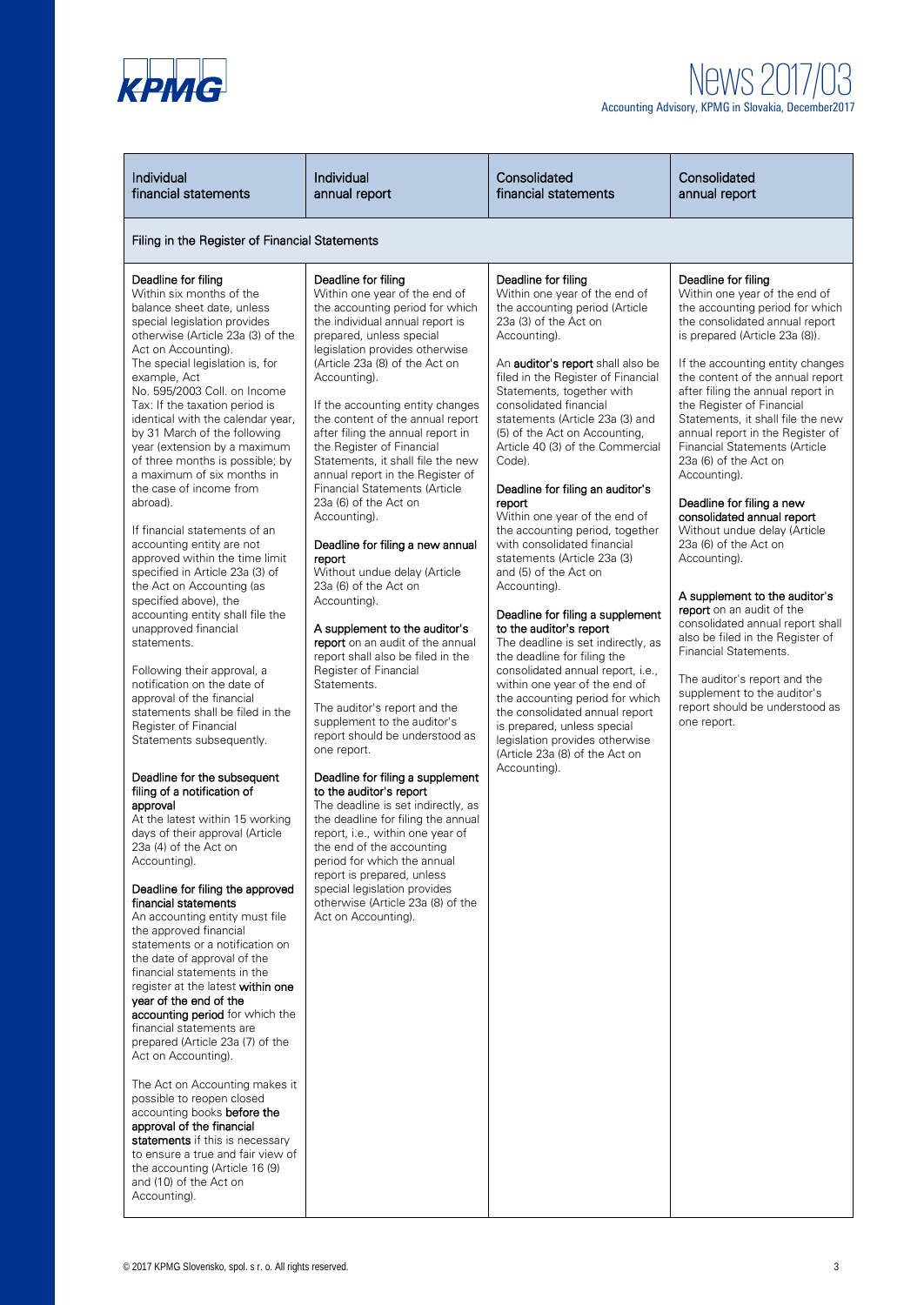

| Individual<br>financial statements                                                                                                                                                                                                                                                                                                                                               | Individual<br>annual report | Consolidated<br>financial statements | Consolidated<br>annual report |
|----------------------------------------------------------------------------------------------------------------------------------------------------------------------------------------------------------------------------------------------------------------------------------------------------------------------------------------------------------------------------------|-----------------------------|--------------------------------------|-------------------------------|
| Filing in the Register of Financial Statements (cont.)                                                                                                                                                                                                                                                                                                                           |                             |                                      |                               |
| If the accounting entity reopens<br>its accounting books according<br>to Article 16 (10) of the Act on<br>Accounting after filing the<br>financial statements in the<br>Register of Financial<br>Statements (but before the<br>approval of the financial<br>statements), it shall file the<br>newly approved financial<br>statements in the Register of<br>Financial Statements. |                             |                                      |                               |
| Deadline for filing newly<br>approved financial statements<br>Without undue delay, at the<br>latest within five working days<br>of its approval (Article 23a (6) of<br>the Act on Accounting).                                                                                                                                                                                   |                             |                                      |                               |
| If the accounting entity is<br>subject to an audit obligation<br>according to Article 19 of the<br>Act on Accounting, an auditor's<br>report shall also be filed in the<br>Register of Financial<br>Statements (Article 23a (5) of<br>the Act on Accounting, Article<br>40 (3) of the Commercial Code).                                                                          |                             |                                      |                               |
| Deadline for filing an auditor's<br>report<br>Within six months of the<br>balance sheet date, together<br>with the financial statements<br>(Article 23a (3) and (5) of the<br>Act on Accounting).                                                                                                                                                                                |                             |                                      |                               |
| If the accounting entity does<br>not have its financial<br>statements audited by an<br>auditor within the time limit for<br>filing the financial statements in<br>the Register of Financial<br>Statements, it shall state that it<br>is filing unaudited financial<br>statements and shall file the<br>auditor's report subsequently.                                            |                             |                                      |                               |
| Deadline for the subsequent<br>filing of an auditor's report<br>At the latest within one year of<br>the end of the accounting<br>period for which the financial<br>statements are prepared<br>(Article 23a (5) of the Act on<br>Accounting).                                                                                                                                     |                             |                                      |                               |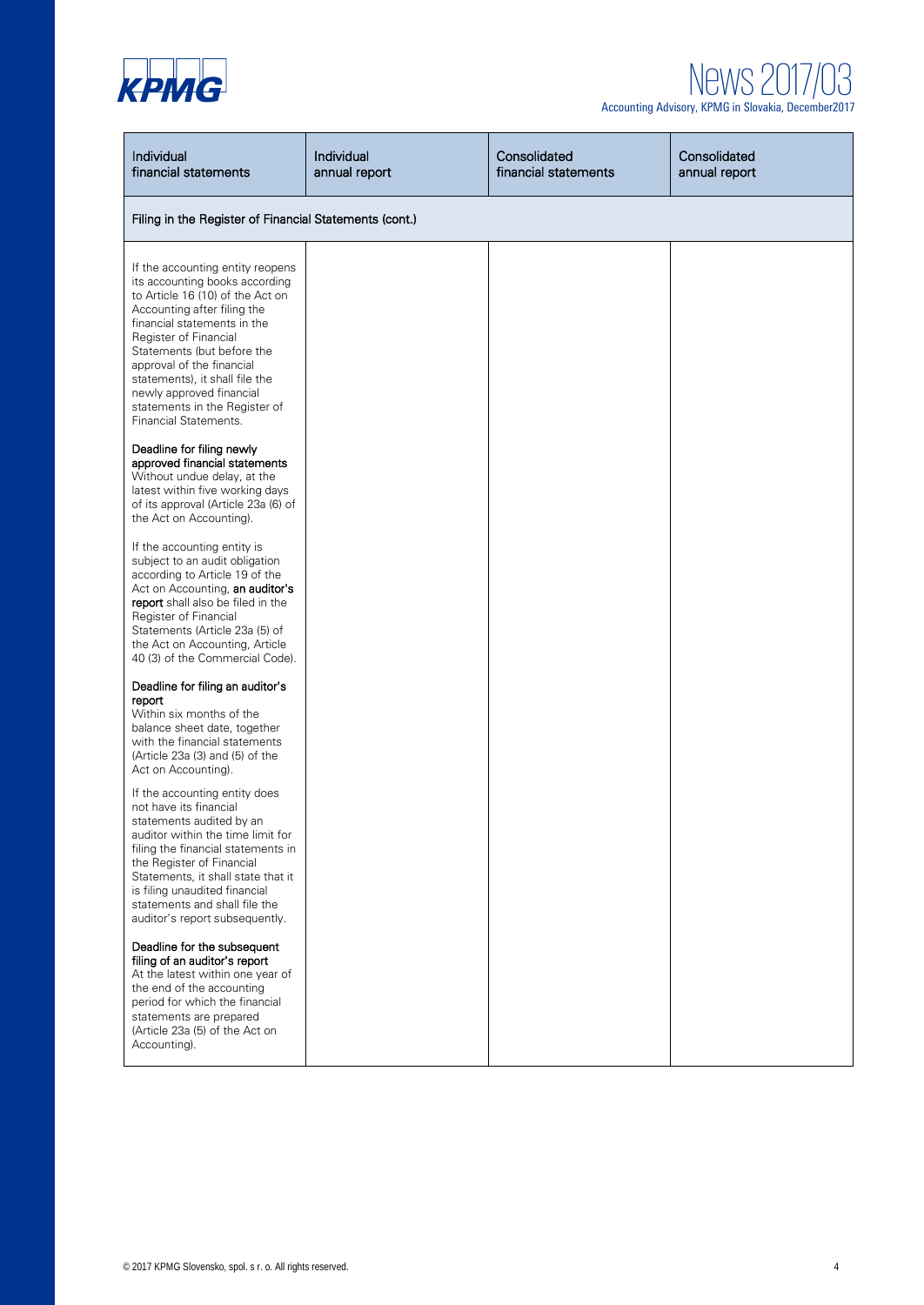

## News 201 Accounting Advisory, KPMG in Slovakia, December2017

Individual financial statements Individual annual report **Consolidated** financial statements **Consolidated** annual report Audit Audit obligation All companies and cooperatives whose securities were permitted to be traded on a regulated market and accounting entities that prepare individual financial statements according to the IFRS /EU and Article 17a of the Act on Accounting (Article 19 (1) (d) of the Act on Accounting) are required to have their financial statements audited; other companies, including joint stock companies, which are required to create share capital, are subject to this obligation if they met at least two of the following conditions as of the balance sheet date and for the preceding accounting period (Article 19 (1) (a) of the Act on Accounting): a) their gross total assets exceeded 1,000,000 euros; b) their net turnover exceeded 2,000,000 euros; c) their average number of employees exceeded 30. Deadline for audit Within one year of the end of the accounting period, unless special legislation provides otherwise (Article 19 (3) of the Act on Accounting). Audit obligation An accounting entity that is required to prepare an annual report is also required to have the annual report audited by an auditor (Article 20 (3) of the Act on Accounting). Deadline for audit Within one year of the end of the accounting period (Article 20 (3) of the Act on Accounting). Audit obligation An accounting entity that is required to prepare consolidated financial statements is also required to have them audited (Article 22 (2) of the Act on Accounting). Deadline for audit The deadline is set indirectly, as the deadline for filing an auditor's report in the Register of Financial Statements (Article 23a (3) and (5) of the Act on Accounting) and the deadline for an audit of a consolidated annual report (in which consolidated financial statements must be included; Article 22 (16), first sentence, and Article 20 (3) of the Act on Accounting) – within one year of the end of the accounting period. Audit obligation An accounting entity that is required to prepare a consolidated annual report is also required to have the consolidated annual report audited by an auditor (Article 22 (2) of the Act on Accounting). Deadline for audit Within one year of the end of the accounting period (Article 22 (16), first sentence, and Article 20 (3) of the Act on Accounting).

#### Review by the supervisory board (if the supervisory board is established: the establishment of the supervisory board is obligatory for joint-stock companies and optional for limited liability companies)

The supervisory board is required to review individual financial statements according to Article 138 (1) (c) of the Commercial Code - for limited liability companies and according to Article 198 of the Commercial Code - for joint stock companies.

#### Deadline for review

Before the individual financial statements are approved by the general meeting (Article 138 (1) (c) of the Commercial Code for limited liability companies, Article 198 of the Commercial Code for joint stock companies).

The supervisory board is not explicitly required to review an individual annual report; a deadline for review is not set (Article 138 (1) (c), Article 198, Article 192 (2) of the Commercial Code).

#### The supervisory board is required to review consolidated financial statements according

to Article 138 (1) (c) of the Commercial Code - for limited liability companies and according to Article 198 of the Commercial Code - for joint stock companies.

Deadline for review Not stipulated.

The supervisory board is not explicitly required to review a consolidated annual report; a deadline for review is not set (Article 138 (1) (c), Article 198, Article 192 (2) of the Commercial Code).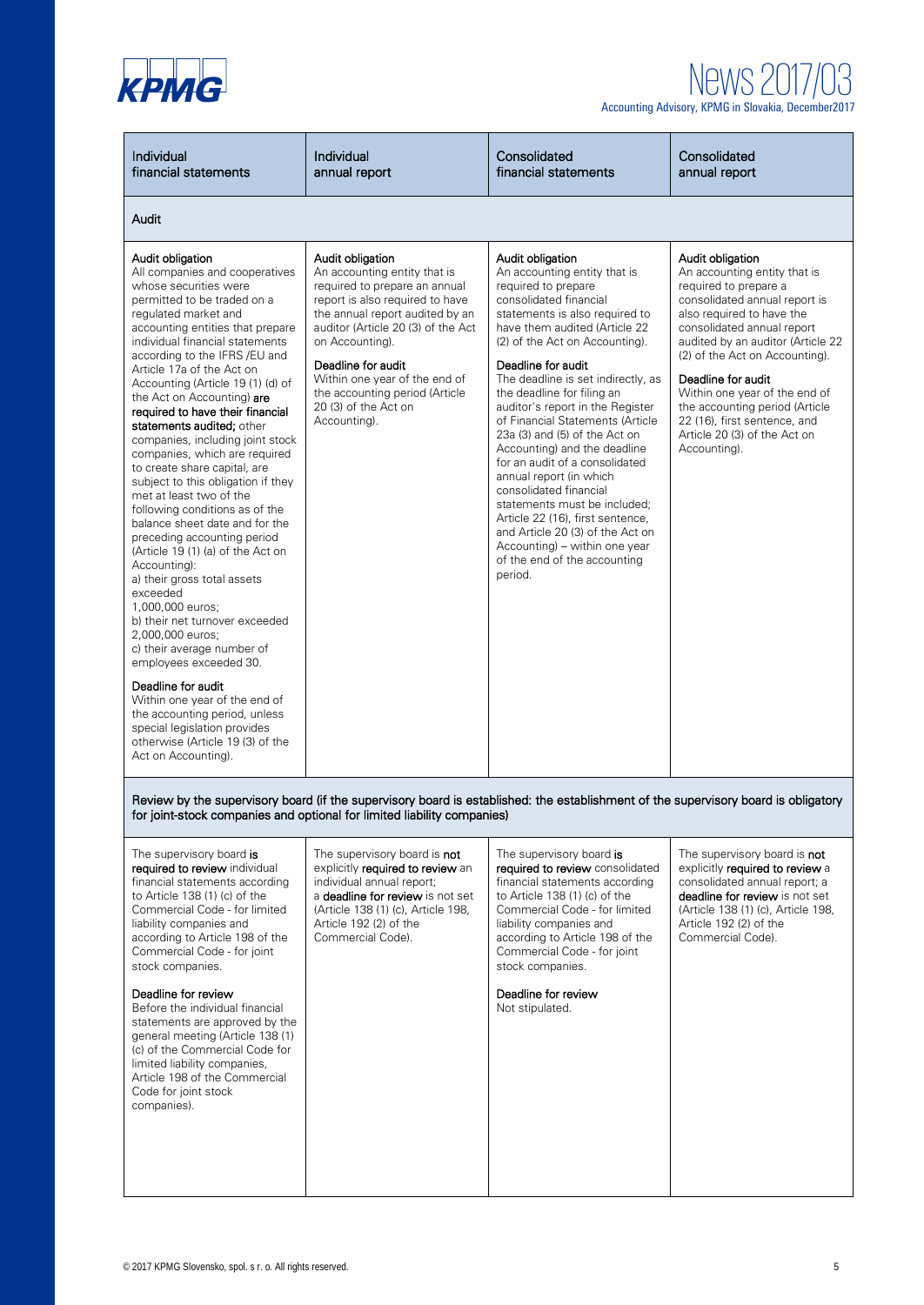

| Individual<br>financial statements                                                                                                                                                                                                                                                                                                                                                                                          | Individual<br>annual report                                                                                                                                                                                                                                                                                                                                              | Consolidated<br>financial statements                                                                                                                                                              | Consolidated<br>annual report                                                                                                                                                           |
|-----------------------------------------------------------------------------------------------------------------------------------------------------------------------------------------------------------------------------------------------------------------------------------------------------------------------------------------------------------------------------------------------------------------------------|--------------------------------------------------------------------------------------------------------------------------------------------------------------------------------------------------------------------------------------------------------------------------------------------------------------------------------------------------------------------------|---------------------------------------------------------------------------------------------------------------------------------------------------------------------------------------------------|-----------------------------------------------------------------------------------------------------------------------------------------------------------------------------------------|
| Approval by the general meeting                                                                                                                                                                                                                                                                                                                                                                                             |                                                                                                                                                                                                                                                                                                                                                                          |                                                                                                                                                                                                   |                                                                                                                                                                                         |
| Obligation to approve individual<br>financial statements:<br>Approval of the financial<br>statements is within the<br>powers of the general meeting<br>(Article 187 (1) (e) of the<br>Commercial Code - for joint<br>stock companies, Article 125 (1)<br>(b) of the Commercial Code -<br>for limited liability companies).                                                                                                  | The obligation to approve an<br>individual annual report is not<br>stipulated. It must be presented<br>to the general meeting for<br>discussion, but the general<br>meeting is not required to<br>approve it (Article 135 (2) of the<br>Commercial Code - for limited<br>liability companies, Article 192<br>(2) of the Commercial Code -<br>for joint stock companies). | The obligation to approve<br>consolidated financial<br>statements is not stipulated.<br>There is no obligation to<br>present them to the general<br>meeting either for approval or<br>discussion. | The obligation to approve a<br>consolidated annual report is<br>not stipulated. There is no<br>obligation to present it to the<br>general meeting either for<br>approval or discussion. |
| Deadline for approval<br>Statutory bodies of limited<br>liability companies and joint<br>stock companies must present<br>individual financial statements<br>to the general meeting for<br>approval in such a way that the<br>general meeting approves them<br>within 12 months of the<br>balance sheet date of financial<br>statements (Article 40 (1) of the<br>Commercial Code).                                          | Deadline for approval<br>Not stipulated.                                                                                                                                                                                                                                                                                                                                 | Deadline for approval<br>Not applicable.                                                                                                                                                          | Deadline for approval<br>Not applicable.                                                                                                                                                |
| From the provision of Article 40<br>(1) of the Commercial Code the<br>general meeting must approve<br>the financial statements at the<br>latest within one year of the<br>end of the accounting period for<br>which the financial statements<br>are prepared.                                                                                                                                                               |                                                                                                                                                                                                                                                                                                                                                                          |                                                                                                                                                                                                   |                                                                                                                                                                                         |
| It results indirectly also from<br>the provision of Article 23a (7)<br>of the Act on Accounting,<br>according to which an<br>accounting entity must file the<br>approved financial statements<br>or a notification on the date of<br>approval of the financial<br>statements in the register at<br>the latest within one year of the<br>end of the accounting period for<br>which the financial statements<br>are prepared. |                                                                                                                                                                                                                                                                                                                                                                          |                                                                                                                                                                                                   |                                                                                                                                                                                         |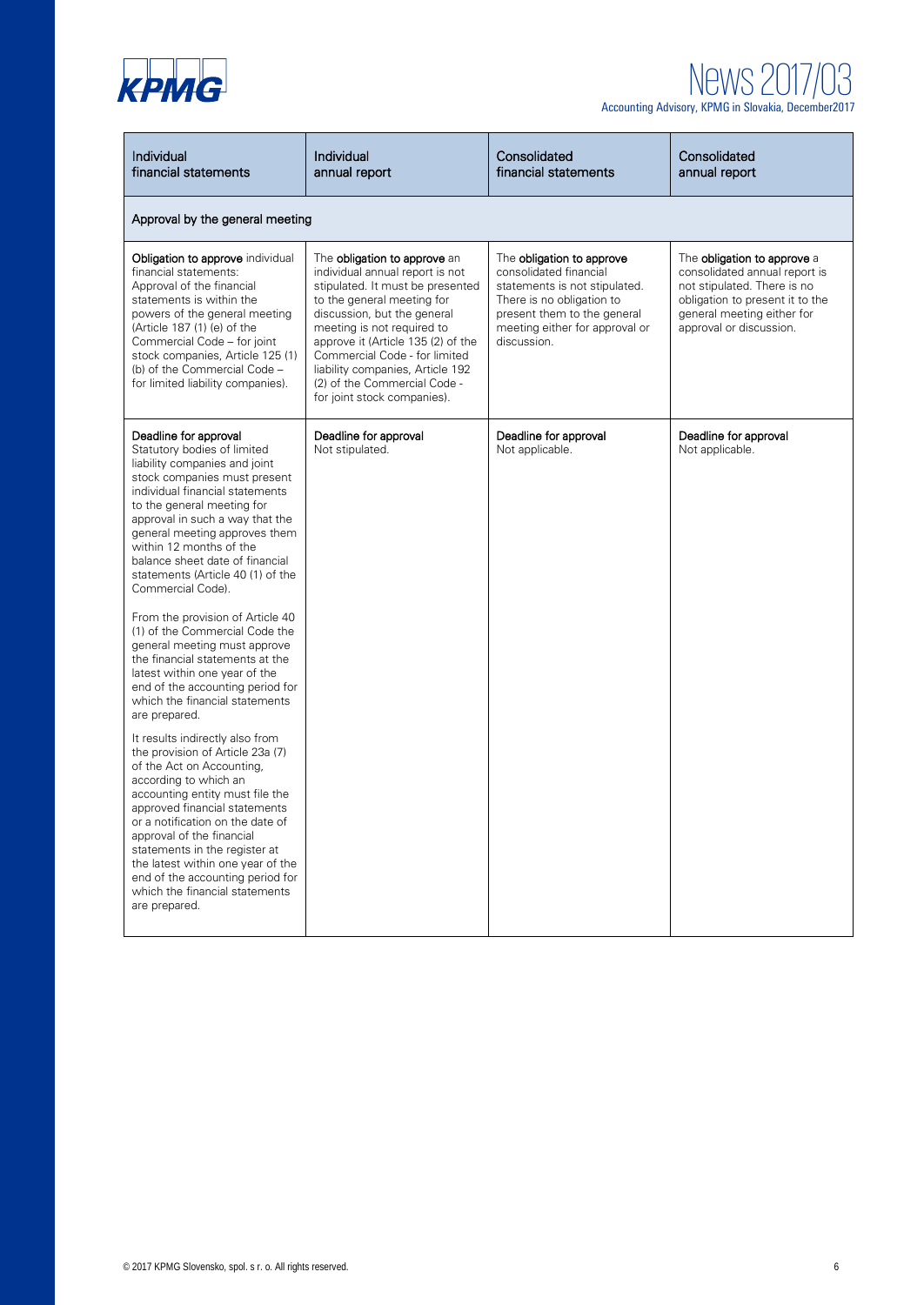

| Individual<br>financial statements                                                                                                                                                                                                                                                                                                                                                                                                                                                                                                                                                                                                                                                 | Individual<br>annual report                                                                                                                                                       | Consolidated<br>financial statements                                                                                                                                                                                                                                                                                                                                                                                                                                                                                                                                                                                                                                                                                                                                                                                                                                                                                                                                                                                                                                                            | Consolidated<br>annual report                                                                                                                                                                                                                                                                                                                                                                                                                                                                                                                                                                                                                                                                                                                                                                                                                                                                                                                                                                                                                                                                   |  |
|------------------------------------------------------------------------------------------------------------------------------------------------------------------------------------------------------------------------------------------------------------------------------------------------------------------------------------------------------------------------------------------------------------------------------------------------------------------------------------------------------------------------------------------------------------------------------------------------------------------------------------------------------------------------------------|-----------------------------------------------------------------------------------------------------------------------------------------------------------------------------------|-------------------------------------------------------------------------------------------------------------------------------------------------------------------------------------------------------------------------------------------------------------------------------------------------------------------------------------------------------------------------------------------------------------------------------------------------------------------------------------------------------------------------------------------------------------------------------------------------------------------------------------------------------------------------------------------------------------------------------------------------------------------------------------------------------------------------------------------------------------------------------------------------------------------------------------------------------------------------------------------------------------------------------------------------------------------------------------------------|-------------------------------------------------------------------------------------------------------------------------------------------------------------------------------------------------------------------------------------------------------------------------------------------------------------------------------------------------------------------------------------------------------------------------------------------------------------------------------------------------------------------------------------------------------------------------------------------------------------------------------------------------------------------------------------------------------------------------------------------------------------------------------------------------------------------------------------------------------------------------------------------------------------------------------------------------------------------------------------------------------------------------------------------------------------------------------------------------|--|
|                                                                                                                                                                                                                                                                                                                                                                                                                                                                                                                                                                                                                                                                                    | Filing in the Collection of Deeds of the Commercial Register                                                                                                                      |                                                                                                                                                                                                                                                                                                                                                                                                                                                                                                                                                                                                                                                                                                                                                                                                                                                                                                                                                                                                                                                                                                 |                                                                                                                                                                                                                                                                                                                                                                                                                                                                                                                                                                                                                                                                                                                                                                                                                                                                                                                                                                                                                                                                                                 |  |
| Filing obligation<br>According to Article 40 (2) of<br>the Commercial Code, an<br>accounting entity is required to<br>file its financial statements in<br>the Collection of Deeds within<br>nine months of the date of their<br>preparation; this does not apply<br>if financial statements are filed<br>in the Collection of Deeds<br>pursuant to special legislation.<br>The financial statements are<br>not filed directly, but instead<br>through the Register of<br>Financial Statements (Article 40<br>(4) of the Commercial Code.<br>Article 23b (5) of the Act on<br>Accounting); see above.<br>For deadlines please refer<br>above; they are shorter than<br>nine months. | Filing obligation<br>Not to be filed directly, but<br>instead through the Register of<br><b>Financial Statements (Article</b><br>23b (5) of the Act on<br>Accounting); see above. | Filing obligation<br>Not to be filed directly, but<br>instead through the Register of<br><b>Financial Statements (Article</b><br>23b (5) of the Act on<br>Accounting); see above.<br>According to Article 23d (4) of<br>the Act on Accounting, a parent<br>accounting entity that is<br>exempted from the obligation<br>to prepare consolidated<br>financial statements according<br>to Article 22 (8) of the Act on<br>Accounting (exemption related<br>to an intermediate parent<br>company within a group) shall<br>file the following in the<br><b>Collection of Deeds:</b><br>$\bullet$<br>consolidated financial<br>statements;<br>$\bullet$<br>an auditor's report;<br>$\bullet$<br>a consolidated annual<br>report<br>of the parent company in the<br>consolidated financial<br>statements of which the<br>exempted parent accounting<br>entity and all its subsidiary<br>accounting entities are<br>included.<br>Deadline for filing these<br>documents of the parent<br>company of an exempted<br>parent accounting entity<br>Within one year of the end of<br>the accounting period. | Filing obligation<br>Not to be filed directly, but<br>instead through the Register of<br><b>Financial Statements (Article</b><br>23b (5) of the Act on<br>Accounting); see above.<br>According to Article 23d (4) of<br>the Act on Accounting, a parent<br>accounting entity that is<br>exempted from the obligation<br>to prepare consolidated<br>financial statements according<br>to Article 22 (8) of the Act on<br>Accounting (exemption related<br>to an intermediate parent<br>company within a group) shall<br>file the following in the<br><b>Collection of Deeds:</b><br>consolidated financial<br>$\bullet$<br>statements:<br>$\bullet$<br>an auditor's report;<br>$\bullet$<br>a consolidated annual<br>report<br>of the parent company in the<br>consolidated financial<br>statements of which the<br>exempted parent accounting<br>entity and all its subsidiary<br>accounting entities are<br>included.<br>Deadline for filing these<br>documents of the parent<br>company of an exempted<br>parent accounting entity<br>Within one year of the end of<br>the accounting period. |  |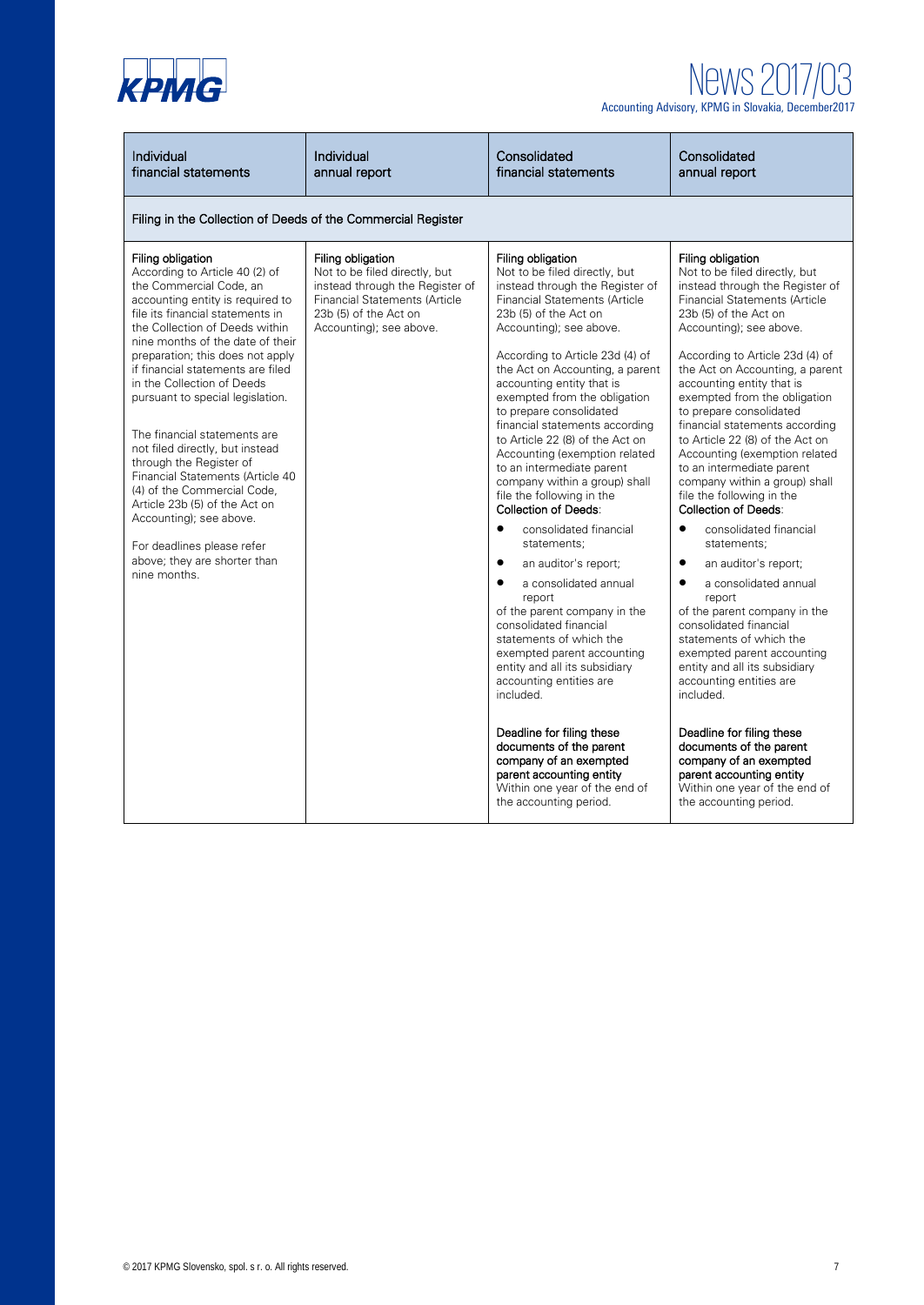

| Individual<br>financial statements                                                                                                                                                                                                                                                                                                                                                                                                                                                                                                                                                                                                                                                                                                                                                                                                                                                    | Individual<br>annual report                               | Consolidated<br>financial statements                                                                                                                                                                                                                                                                                                                                                                                                                                                                                                                                                                                                                                                                                                                                                                                                                                                          | Consolidated<br>annual report             |
|---------------------------------------------------------------------------------------------------------------------------------------------------------------------------------------------------------------------------------------------------------------------------------------------------------------------------------------------------------------------------------------------------------------------------------------------------------------------------------------------------------------------------------------------------------------------------------------------------------------------------------------------------------------------------------------------------------------------------------------------------------------------------------------------------------------------------------------------------------------------------------------|-----------------------------------------------------------|-----------------------------------------------------------------------------------------------------------------------------------------------------------------------------------------------------------------------------------------------------------------------------------------------------------------------------------------------------------------------------------------------------------------------------------------------------------------------------------------------------------------------------------------------------------------------------------------------------------------------------------------------------------------------------------------------------------------------------------------------------------------------------------------------------------------------------------------------------------------------------------------------|-------------------------------------------|
|                                                                                                                                                                                                                                                                                                                                                                                                                                                                                                                                                                                                                                                                                                                                                                                                                                                                                       | Publication in the Commercial Bulletin (Obchodný vestník) |                                                                                                                                                                                                                                                                                                                                                                                                                                                                                                                                                                                                                                                                                                                                                                                                                                                                                               |                                           |
| Publication obligation<br>Repealed from 1 January 2014.<br>If accounting entities file their<br>balance sheets and income<br>statements in the Commercial<br>Bulletin with delay after<br>1 January 2014, where:<br>the balance sheet and the<br>٠<br>income statement refer to<br>accounting periods ending<br>on 31 December 2008 at<br>the latest, they should<br>proceed according to the<br>legislation applicable as of<br>31 December 2013, i.e.,<br>according to the previous<br>legislation (i.e., the<br>Commercial Bulletin);<br>the balance sheet and the<br>income statement refer to<br>accounting periods ending<br>between 1 January 2009<br>and 31 December 2012,<br>they should proceed<br>according to Article 23b of<br>the Act, i.e., according to<br>the new legislation (the<br>Register of Financial<br>Statements; Article 39j of<br>the Act on Accounting). | Publication obligation<br>Not stipulated.                 | Publication obligation<br>Repealed from 1 January 2014.<br>If accounting entities file their<br>balance sheets and income<br>statements in the Commercial<br>Bulletin with delay after<br>1 January 2014, where:<br>the balance sheet and the<br>$\bullet$<br>income statement refer to<br>accounting periods ending<br>on 31 December 2008 at<br>the latest, they should<br>proceed according to the<br>legislation applicable as of<br>31 December 2013, i.e.,<br>according to the previous<br>legislation (i.e., the<br>Commercial Bulletin);<br>the balance sheet and the<br>income statement refer to<br>accounting periods ending<br>between 1 January 2009<br>and 31 December 2012,<br>they should proceed<br>according to Article 23b of<br>the Act, i.e., according to<br>the new legislation (the<br>Register of Financial<br>Statements; Article 39j of<br>the Act on Accounting). | Publication obligation<br>Not stipulated. |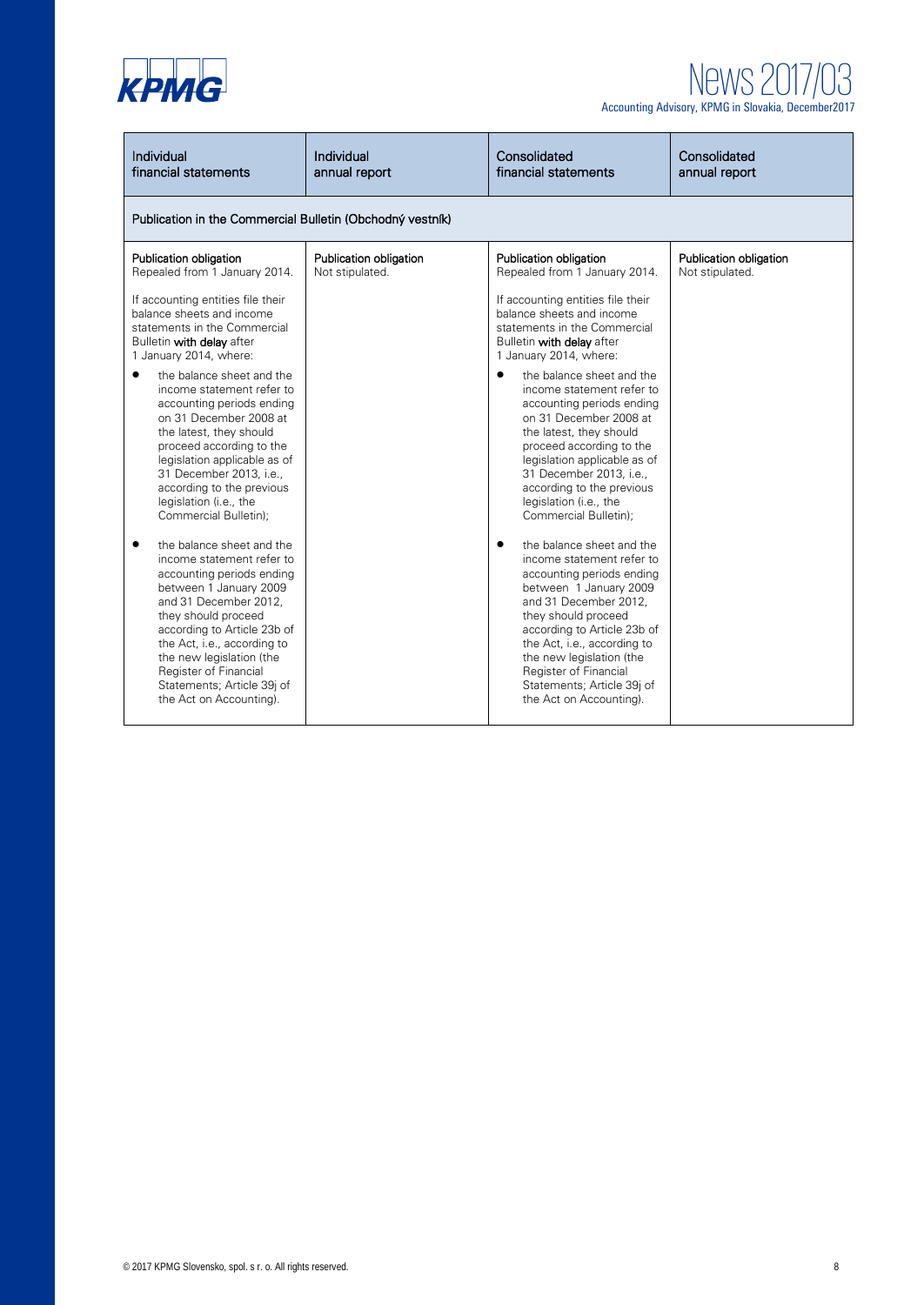

| Individual<br>financial statements                                                                                                                                                                                                                                                                                                                                                                                                                                                                                                                                                                                                                                                                                                                              | Individual<br>annual report               | Consolidated<br>financial statements      | Consolidated<br>annual report             |
|-----------------------------------------------------------------------------------------------------------------------------------------------------------------------------------------------------------------------------------------------------------------------------------------------------------------------------------------------------------------------------------------------------------------------------------------------------------------------------------------------------------------------------------------------------------------------------------------------------------------------------------------------------------------------------------------------------------------------------------------------------------------|-------------------------------------------|-------------------------------------------|-------------------------------------------|
| Publication on the Internet                                                                                                                                                                                                                                                                                                                                                                                                                                                                                                                                                                                                                                                                                                                                     |                                           |                                           |                                           |
| Publication obligation<br>According to Article 23d (5) of<br>the Act on Accounting,<br>companies that are required to<br>prepare individual financial<br>statements according to the<br>IFRS/EU shall publish<br>information on the filing of their<br>financial statements in the<br>Register of Financial<br>Statements on their websites<br>for a minimum of one year. The<br>obligation to publish this<br>information does not apply to<br>branches.<br>They shall publish the complete<br>set of their individual financial<br>statements on their websites,<br>to the same extent and within<br>the same time limit as filed in<br>the Register of Financial<br>Statements, for a minimum of<br>one year. This obligation does<br>not apply to branches. | Publication obligation<br>Not stipulated. | Publication obligation<br>Not stipulated. | Publication obligation<br>Not stipulated. |
| Deadline for publication<br>To the same extent and within<br>the same time limit as filed in<br>the Register of Financial<br>Statements.                                                                                                                                                                                                                                                                                                                                                                                                                                                                                                                                                                                                                        |                                           |                                           |                                           |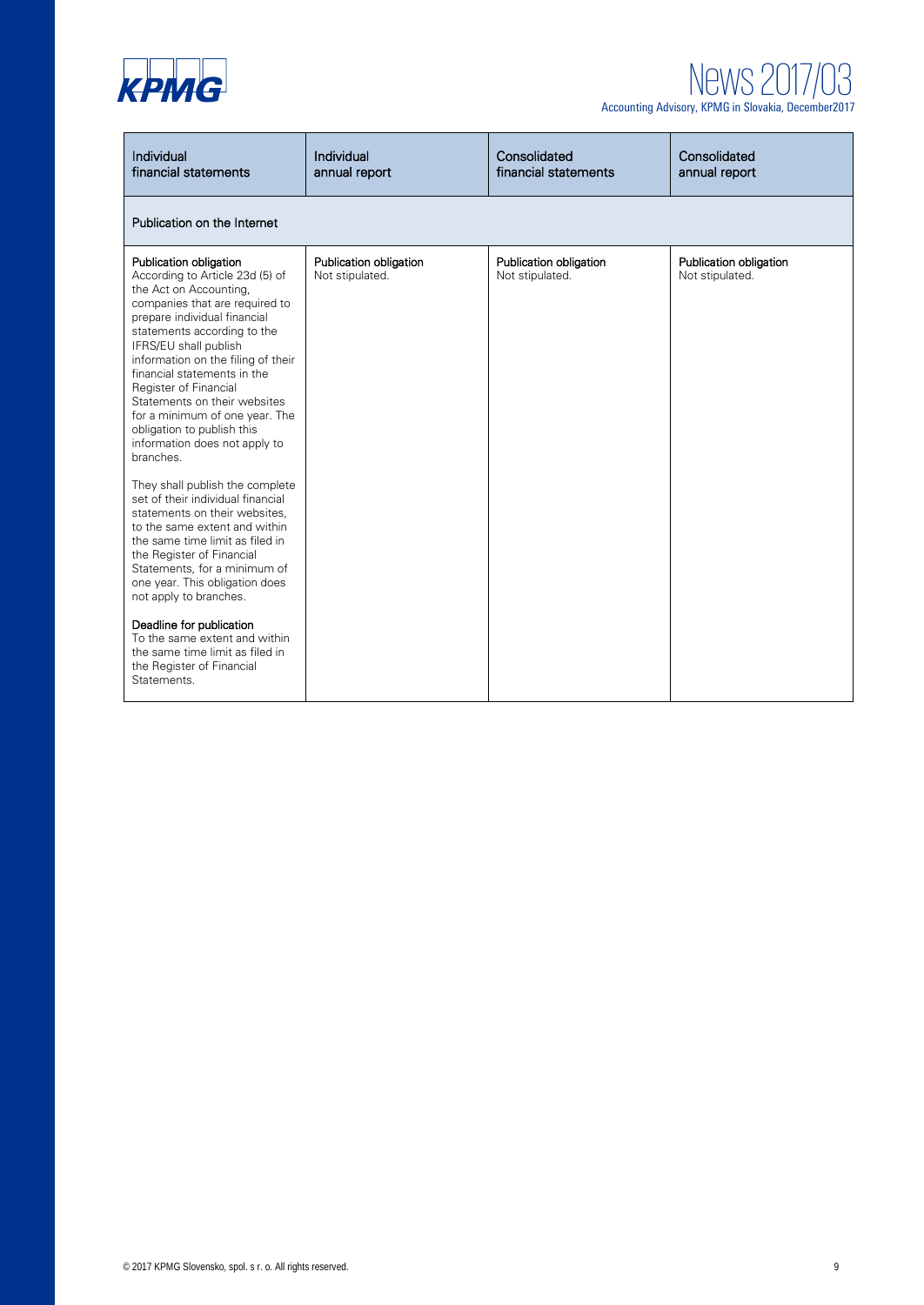

| Individual<br>financial statements                                       | Individual<br>annual report                                                                                                                                                                                                                                                                                                                                                                                                                                                                                                                                                                                                                                                                                                                                                                                                                                                                                                                                                                                                                                                                                                                                                                                                                                                                                                                                                       | Consolidated<br>financial statements       | Consolidated<br>annual report              |
|--------------------------------------------------------------------------|-----------------------------------------------------------------------------------------------------------------------------------------------------------------------------------------------------------------------------------------------------------------------------------------------------------------------------------------------------------------------------------------------------------------------------------------------------------------------------------------------------------------------------------------------------------------------------------------------------------------------------------------------------------------------------------------------------------------------------------------------------------------------------------------------------------------------------------------------------------------------------------------------------------------------------------------------------------------------------------------------------------------------------------------------------------------------------------------------------------------------------------------------------------------------------------------------------------------------------------------------------------------------------------------------------------------------------------------------------------------------------------|--------------------------------------------|--------------------------------------------|
| Presentation of documents to the Finance Ministry of the Slovak Republic |                                                                                                                                                                                                                                                                                                                                                                                                                                                                                                                                                                                                                                                                                                                                                                                                                                                                                                                                                                                                                                                                                                                                                                                                                                                                                                                                                                                   |                                            |                                            |
| Presentation obligation<br>Not stipulated.                               | The presentation obligation<br>applies to an accounting entity<br>in which a public authority has a<br>majority of voting rights and<br>whose activities are placed in<br>the category of industrial<br>production according to special<br>legislation (Section C of the<br>Appendix to Decree of the<br>Statistics Office of the Slovak<br>Republic No. 306/2007 Coll. on<br>the Issuance of the Statistical<br>Classification of Economic<br>Activities) and whose net<br>turnover exceeded<br>EUR 250,000,000 for the<br>preceding accounting period<br>(Article 23d (6) and (7) of the<br>Act on Accounting).<br>Together with an annual report,<br>the minutes of general<br>meetings that took place during<br>the accounting period for which<br>the annual report is presented<br>shall also be presented.<br>Deadline for presentation<br>Within five days of the date<br>when the annual report was<br>discussed, and by no later than<br>the end of the eighth month<br>following the end of the<br>accounting period for which the<br>annual report is presented<br>(Article 23d (6) of the Act on<br>Accounting).<br>This accounting entity is also<br>required to provide other<br>related information to the<br>Ministry at its request.<br>Deadline for providing further<br>information<br>Without undue delay (Article<br>23d (6) of the Act on<br>Accounting). | Presentation obligation<br>Not stipulated. | Presentation obligation<br>Not stipulated. |